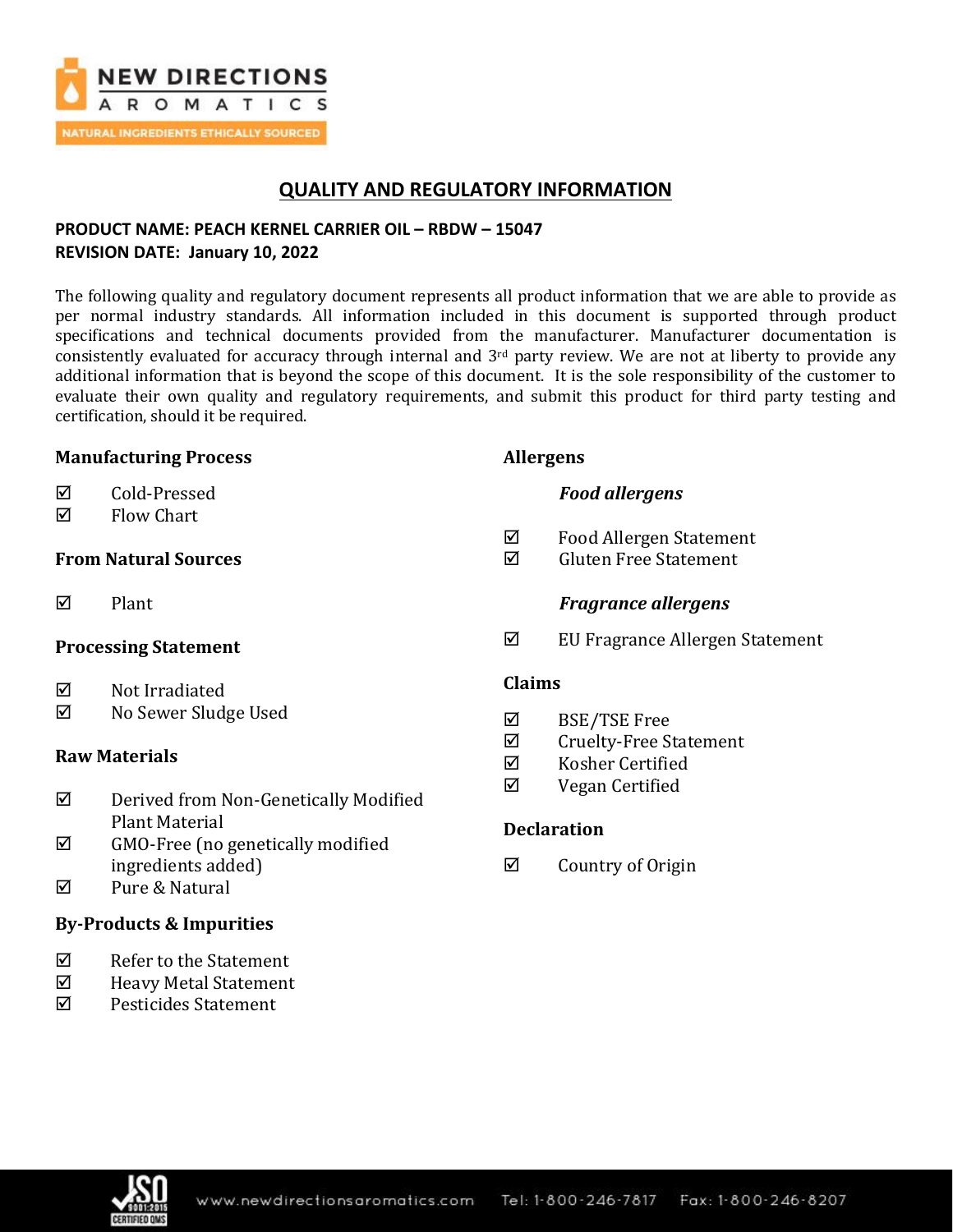

## **FLOW CHART**

### **PRODUCT NAME: PEACH KERNEL CARRIER OIL – RBDW – 15047**



#### **Disclaimer & Caution:**

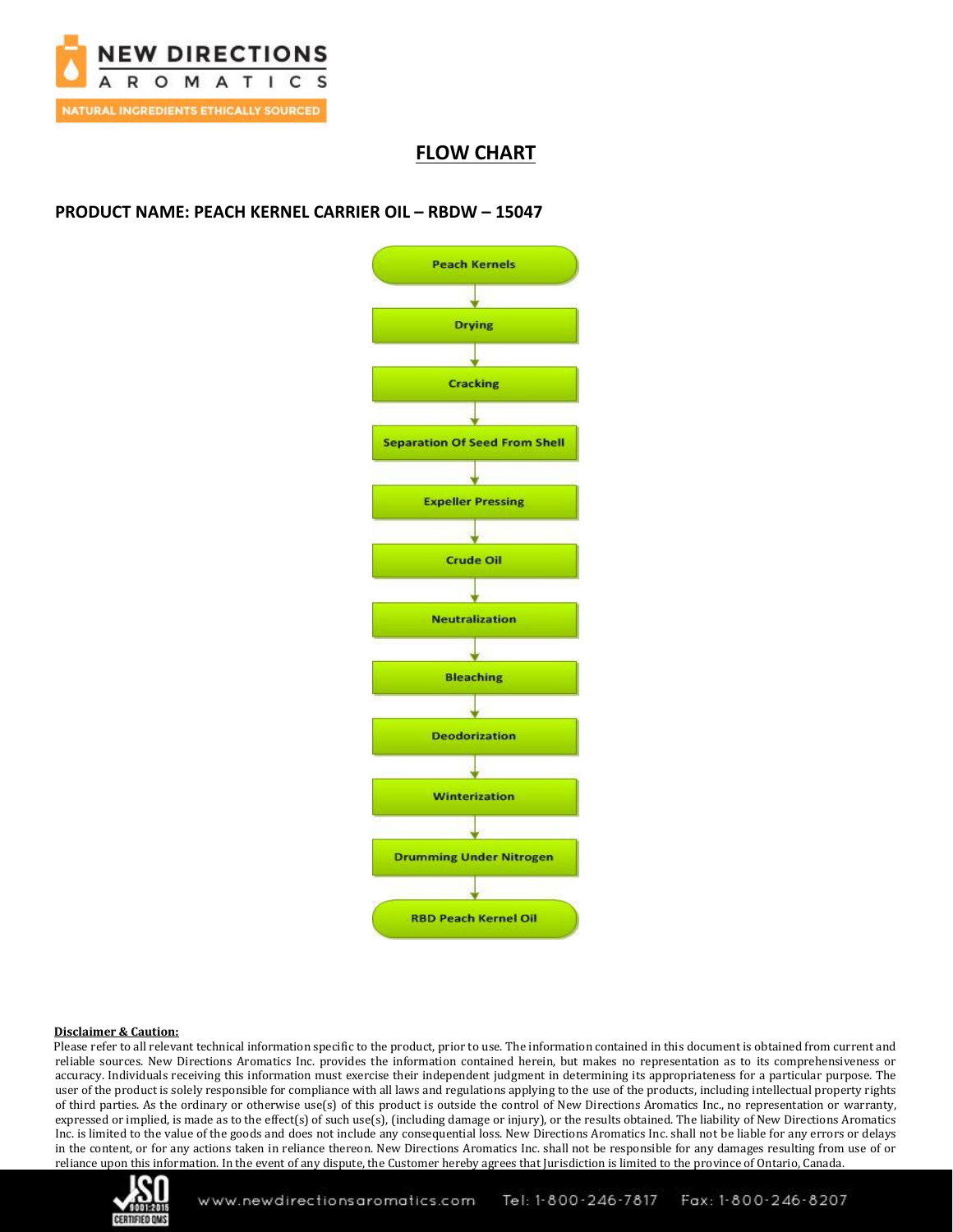

## **NON-IRRADIATION STATEMENT**

### **PRODUCT NAME: PEACH KERNEL CARRIER OIL – RBDW – 15047**

We hereby declare that, to the best of our knowledge, this product has not been irradiated and does not contain any ingredient that has gone through any irradiation.

#### **Disclaimer & Caution:**

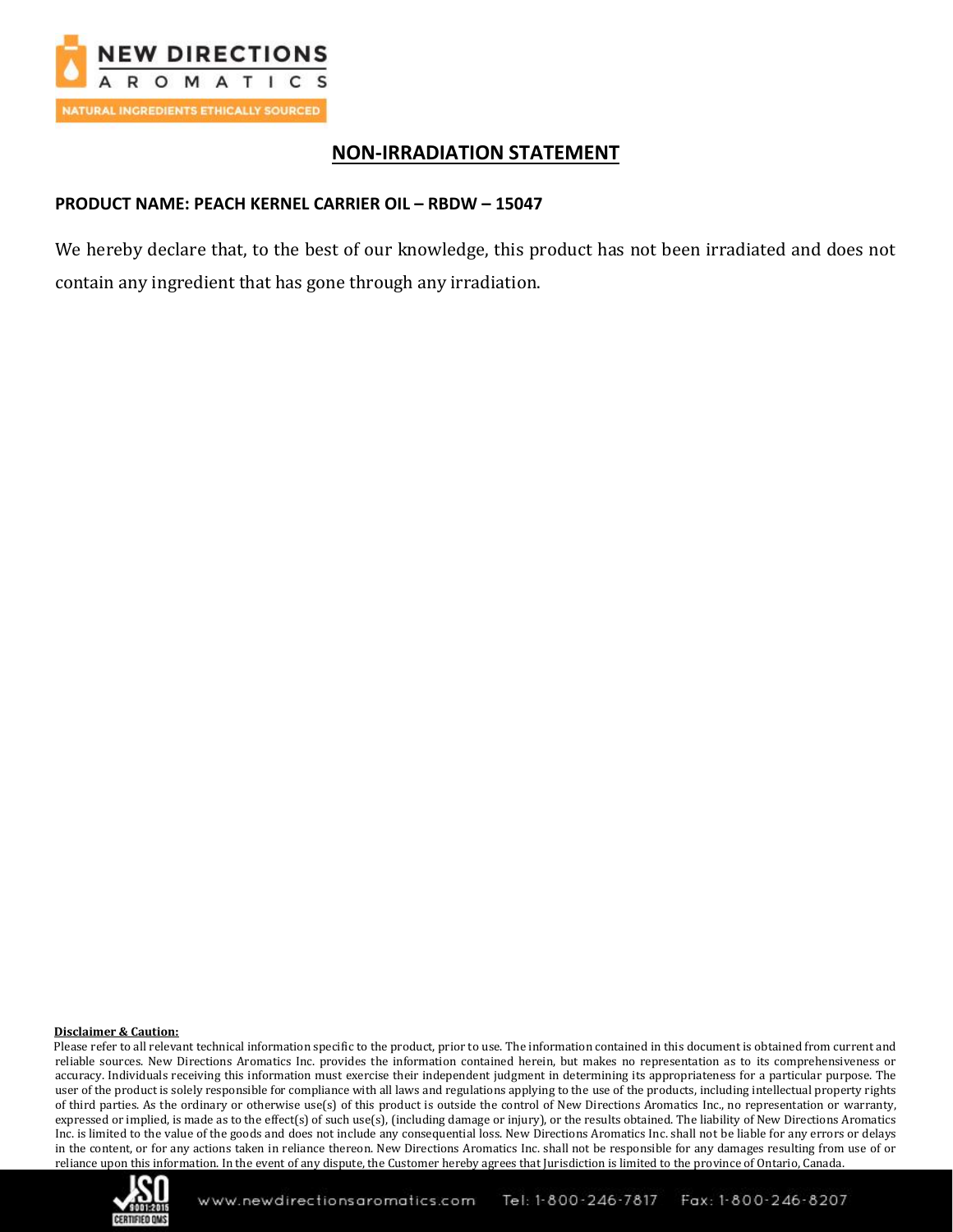

# **SEWER SLUDGE STATEMENT**

## **PRODUCT NAME: PEACH KERNEL CARRIER OIL – RBDW – 15047**

We hereby declare that, to the best of our knowledge, this product has not been processed with sewer sludge.

#### **Disclaimer & Caution:**

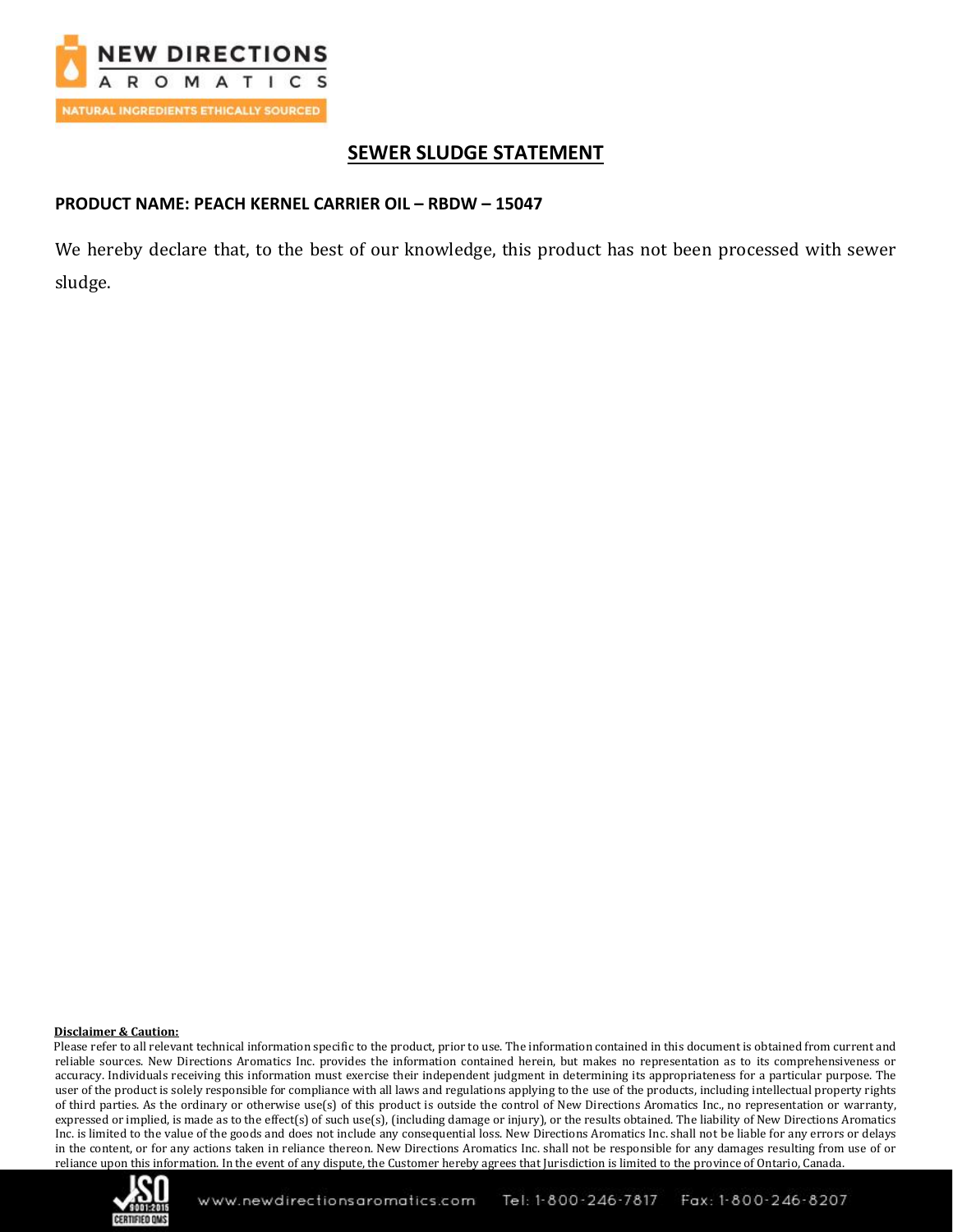

# **GMO STATEMENT**

### **PRODUCT NAME: PEACH KERNEL CARRIER OIL – RBDW – 15047**

We hereby declare that, to the best of our knowledge, this product was not produced from or with GMO plant material.

#### **Disclaimer & Caution:**

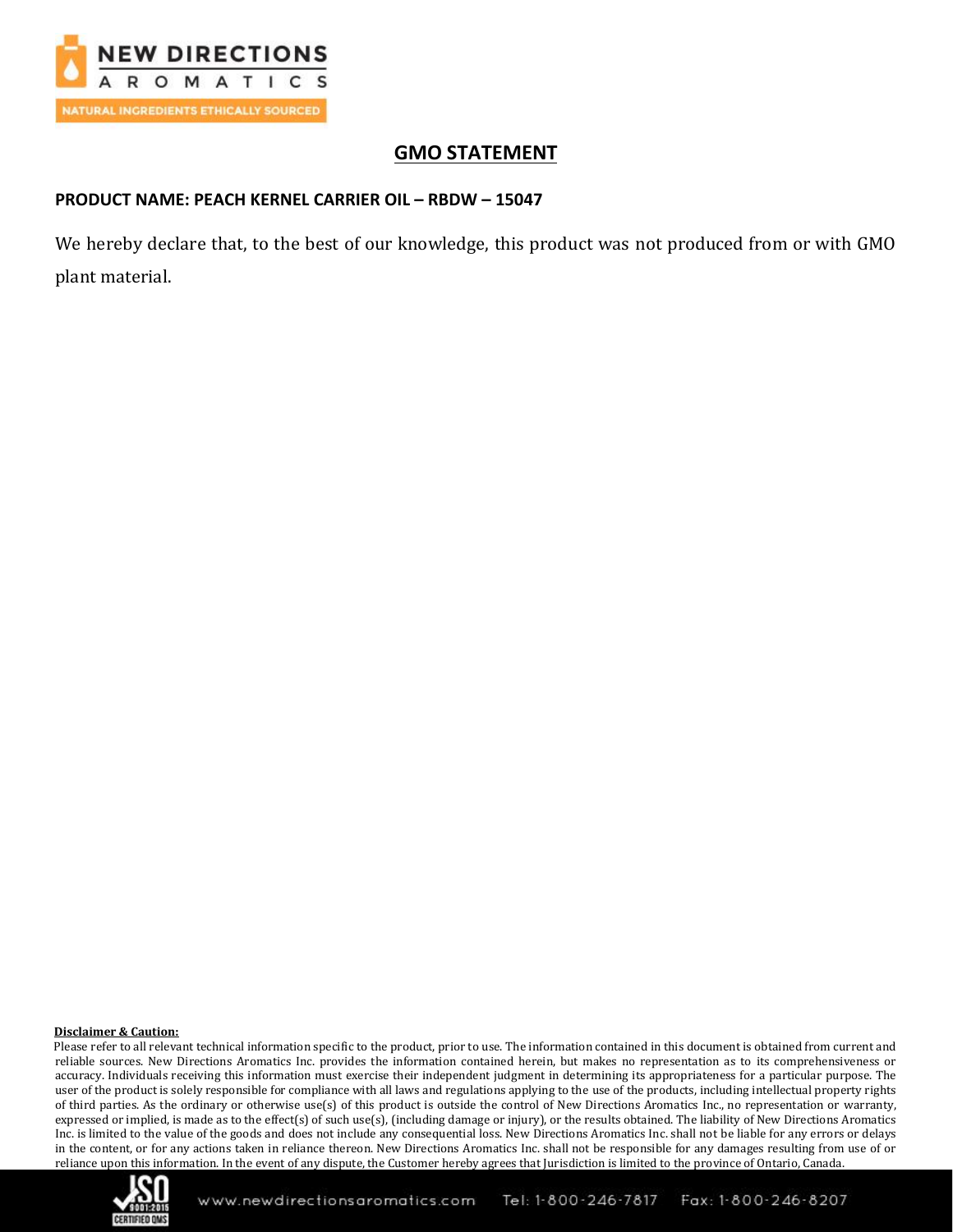

## **PURE & NATURAL STATEMENT**

### **PRODUCT NAME: PEACH KERNEL CARRIER OIL – RBDW – 15047**

We hereby declare that, to the best of our knowledge, this product is 100 % pure and natural.

#### **Disclaimer & Caution:**

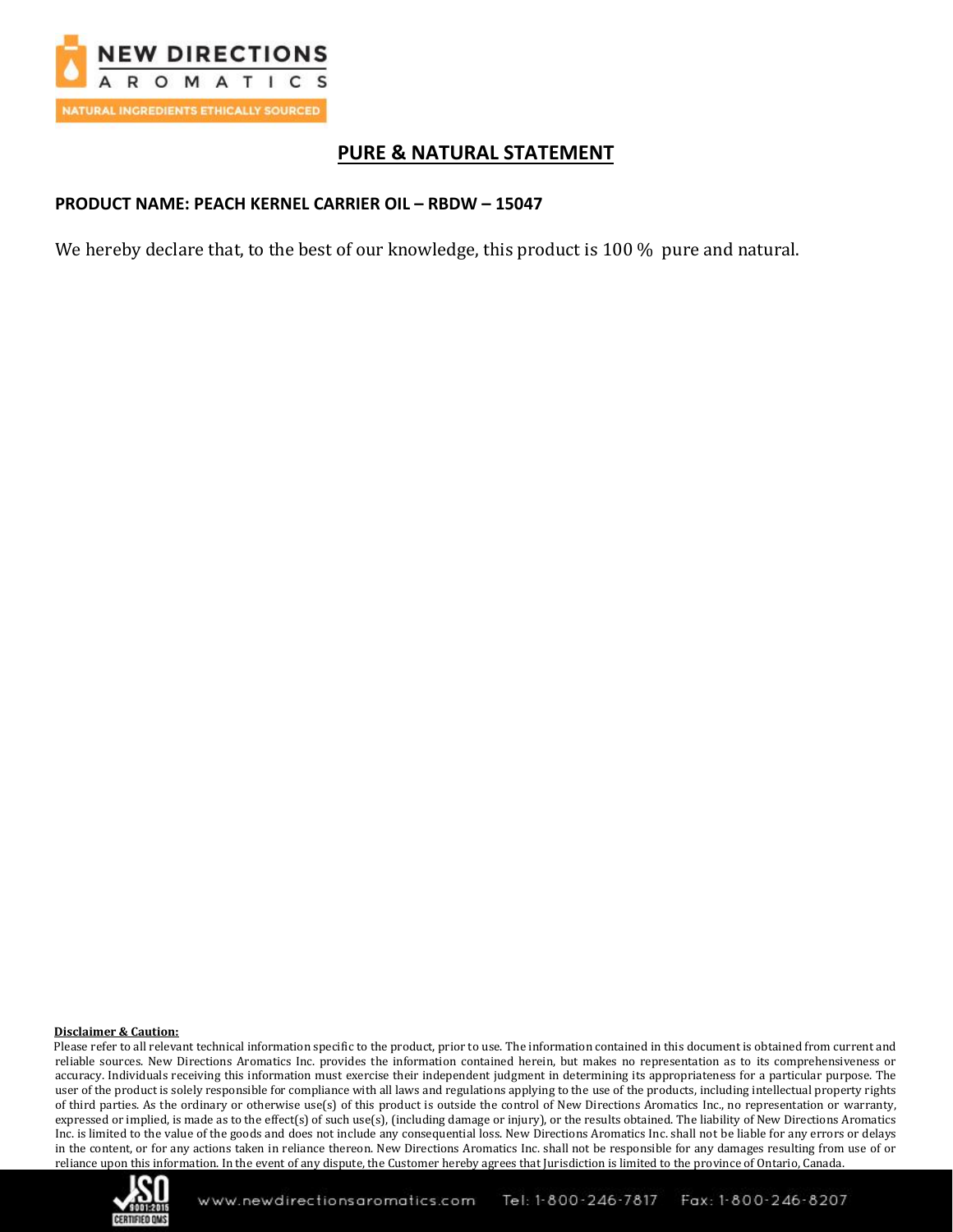

## **BY PRODUCTS & IMPURITIES STATEMENT**

### **PRODUCT NAME: PEACH KERNEL CARRIER OIL – RBDW – 15047**

We hereby declare that, to the best of our knowledge, this product does not contain and was not manufactured with any of the following substances:

- Parabens
- Phthalates
- Solvents and Residual Solvents

#### **Disclaimer & Caution:**

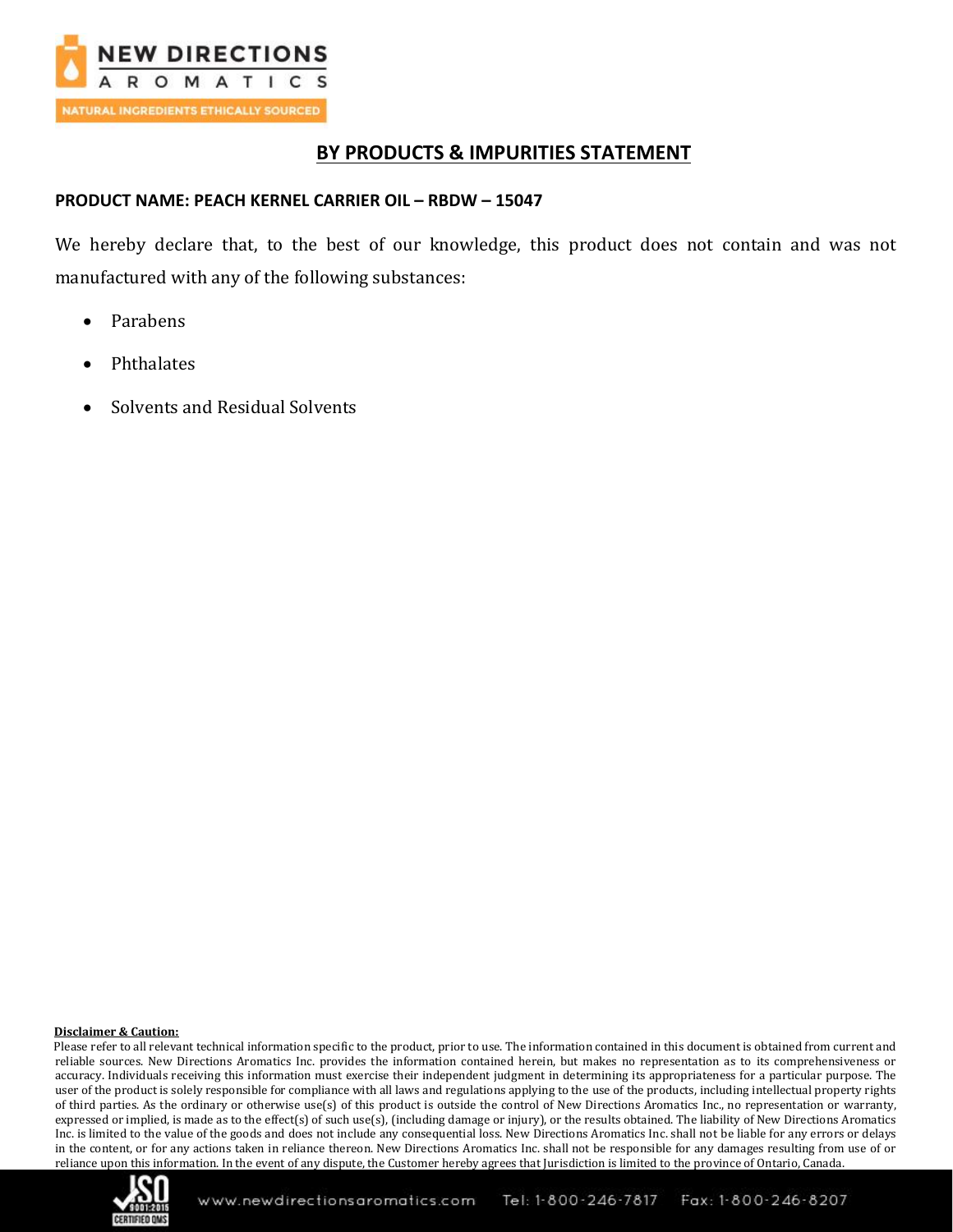

# **HEAVY METALS STATEMENT**

### **PRODUCT NAME: PEACH KERNEL CARRIER OIL – RBDW – 15047**

We hereby declare that, to the best of our knowledge, this product complies with EU Regulation No. 1881/2006 EC regarding heavy metals.

#### **Disclaimer & Caution:**

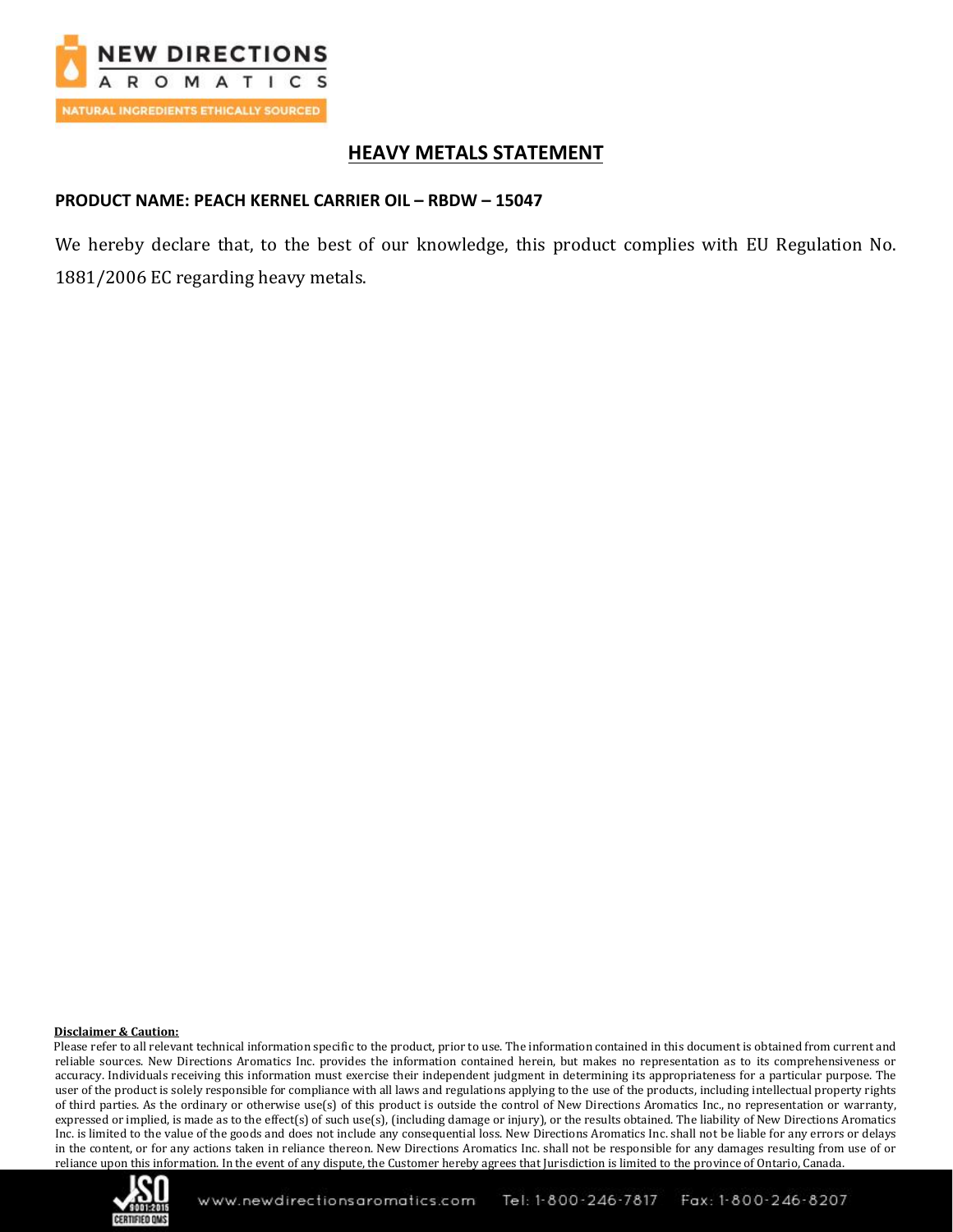

## **PESDTICIDES STATEMENT**

#### **PRODUCT NAME: PEACH KERNEL CARRIER OIL – RBDW – 15047**

We hereby declare that, to the best of our knowledge, this product complies with EU Directive No. 396/2005 EC regarding pesticide and residual pesticides.

#### **Disclaimer & Caution:**

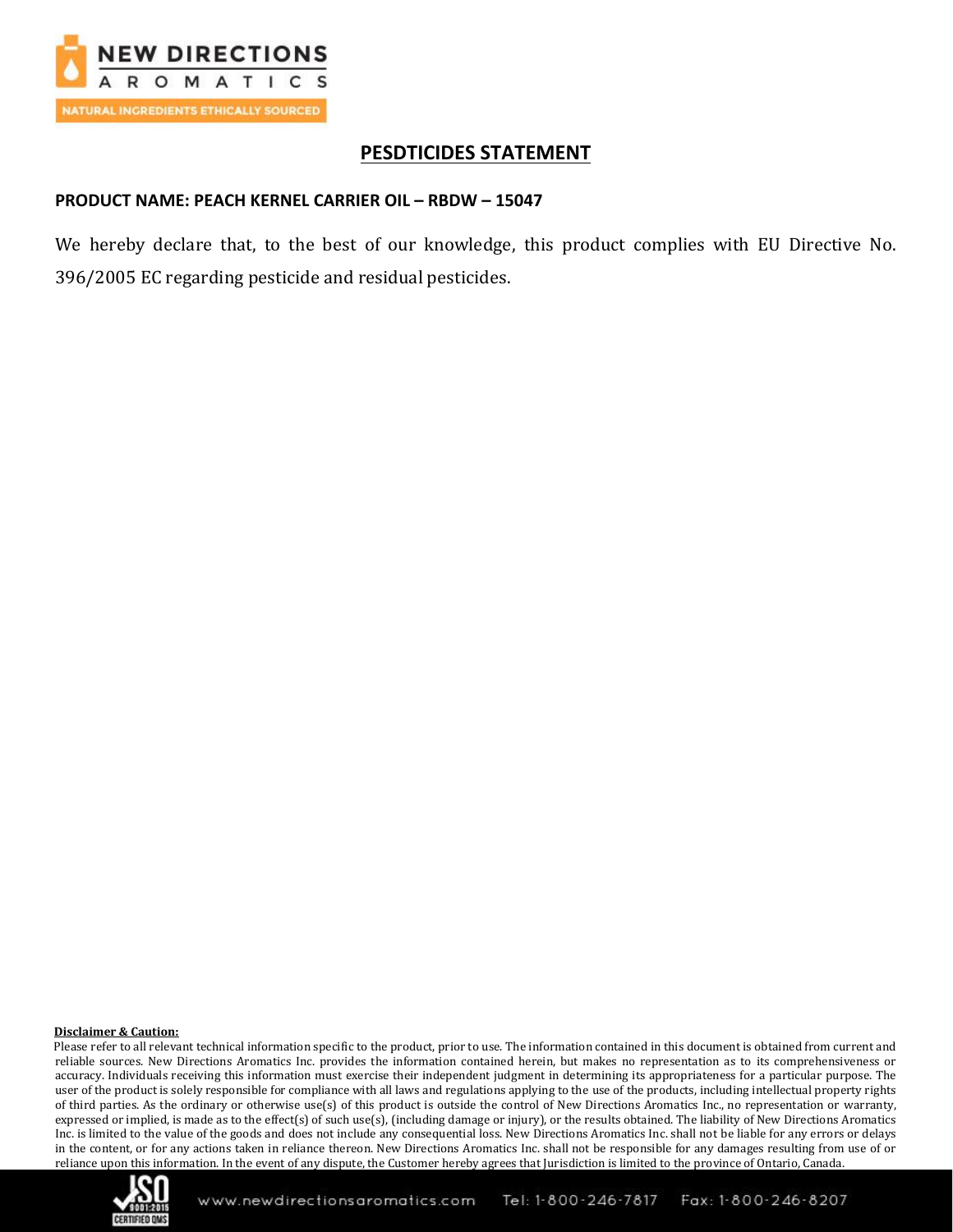

# **FOOD ALLERGEN INFORMATION**

### **PRODUCT NAME: PEACH KERNEL CARRIER OIL – RBDW – 15047**

| Component                                               | Present in the product |
|---------------------------------------------------------|------------------------|
| Peanuts (and/or derivatives,) e.g., protein oil         | No                     |
| Tree Nuts (and/or derivatives)                          | N <sub>0</sub>         |
| Seeds (Mustard, Sesame) (and/or derivatives)            | N <sub>0</sub>         |
| Wheat, Barley, Rye, Oats, Spelt, Kamut or their hybrids | No                     |
| Gluten                                                  | N <sub>0</sub>         |
| Soybeans (and/or derivatives)                           | No                     |
| Dairy (including lactose) or Eggs                       | No                     |
| Fish or their products                                  | N <sub>o</sub>         |
| Shellfish or their products                             | No                     |
| Celery (and/or derivatives)                             | No                     |
| Lupin (and/or derivatives)                              | No                     |
| Sulphites (and derivatives) (added or $\geq 10$ ppm)    | No                     |

#### **Disclaimer & Caution:**

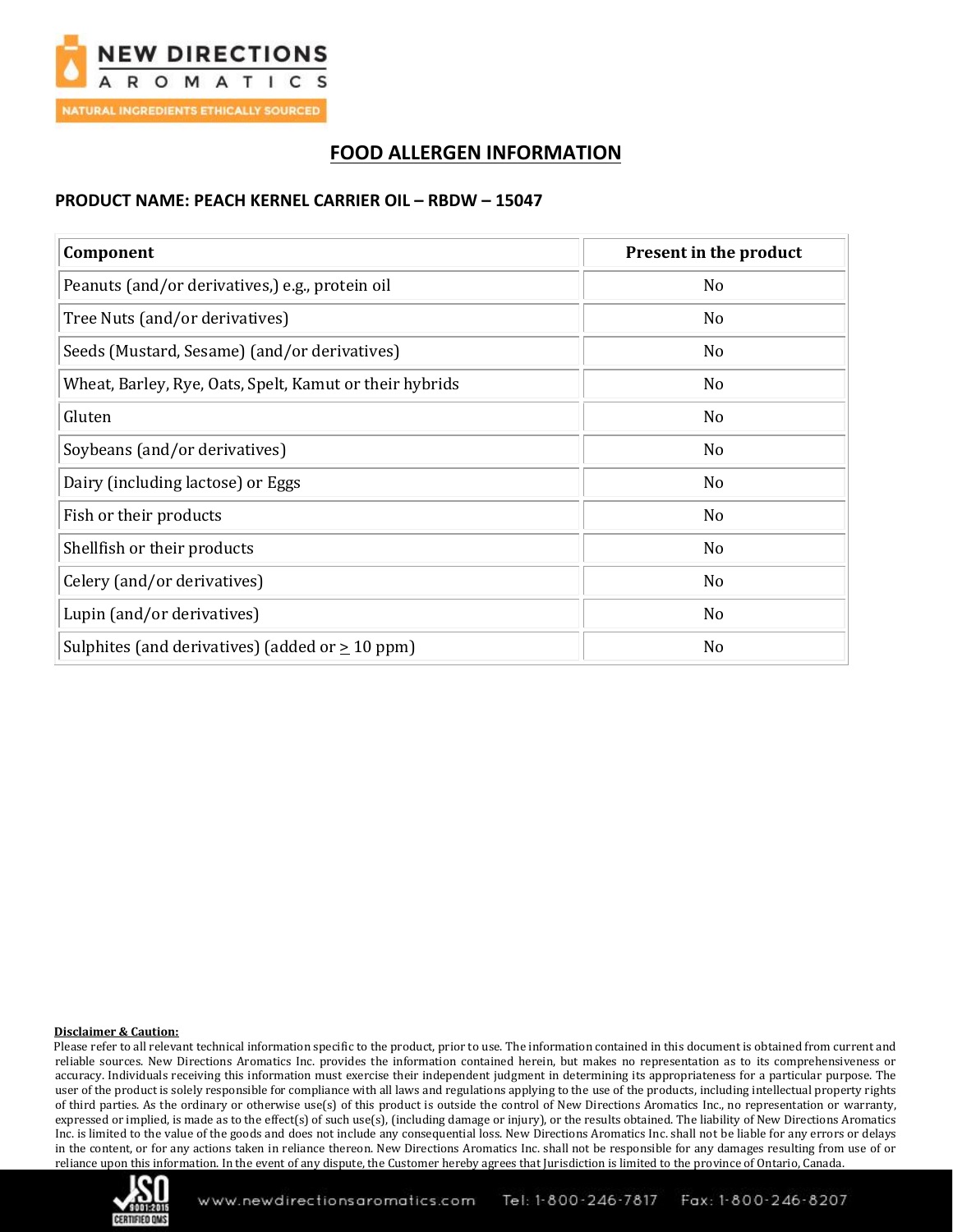

## **EU FRAGRANCE ALLERGENS STATEMENT**

### **PRODUCT NAME: PEACH KERNEL CARRIER OIL – RBDW – 15047**

We hereby declare that, to the best of our knowledge, based on processing information and raw materials used, Fragrance Allergens listed in the EU Regulation 1223/2009 Annex III, N0 67-92 are not likely to be present.

#### **Disclaimer & Caution:**

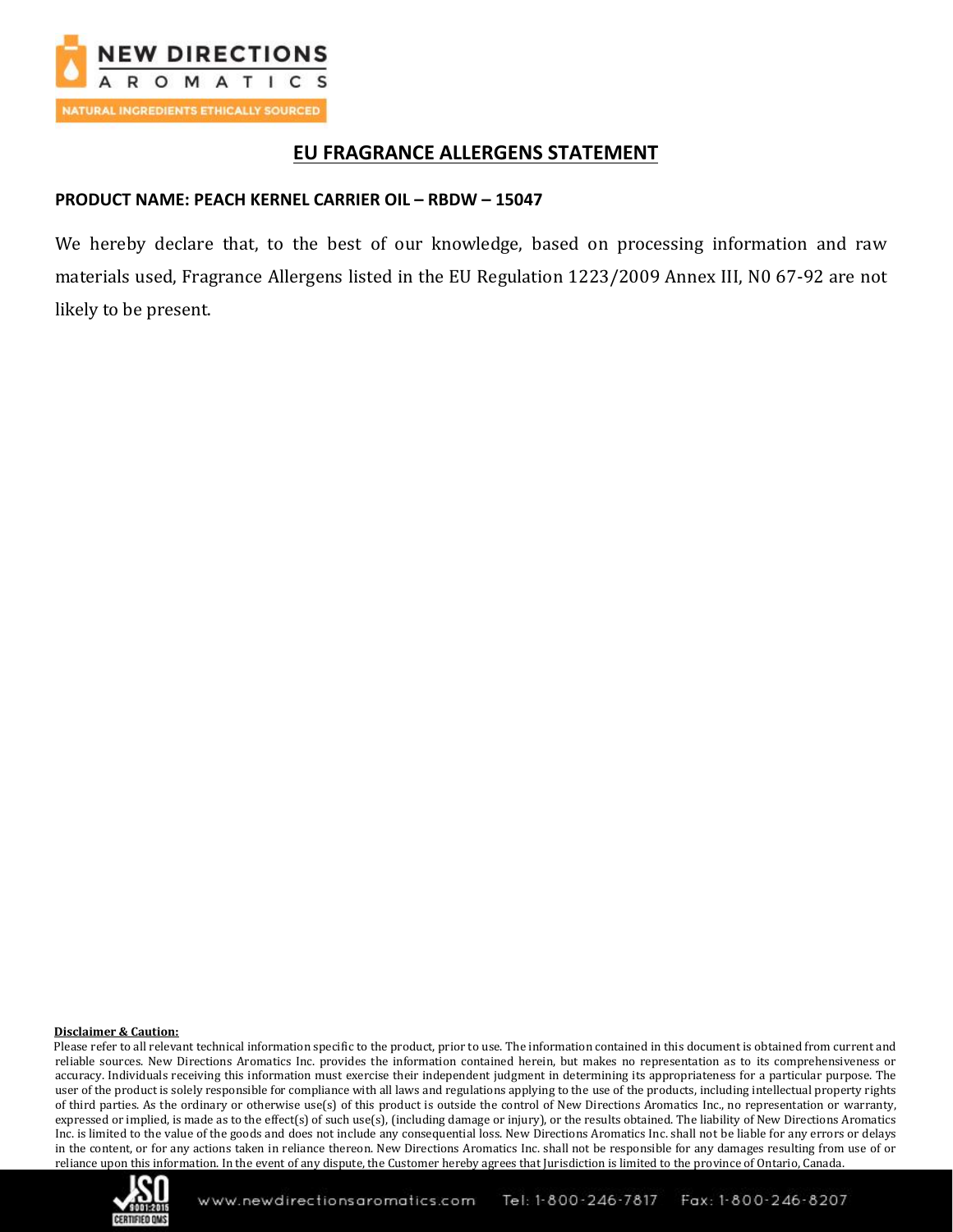

# **DECLARATION OF BOVINE/TRANSFERABLE SPONGIFORM ENCEPHALOPATHY (BSE/TSE)**

### **PRODUCT NAME: PEACH KERNEL CARRIER OIL – RBDW – 15047**

We hereby declare that, to the best of our knowledge, this product was not made with, nor contains, any animal material or derivatives, and is free of BSE/TSE.

#### **Disclaimer & Caution:**

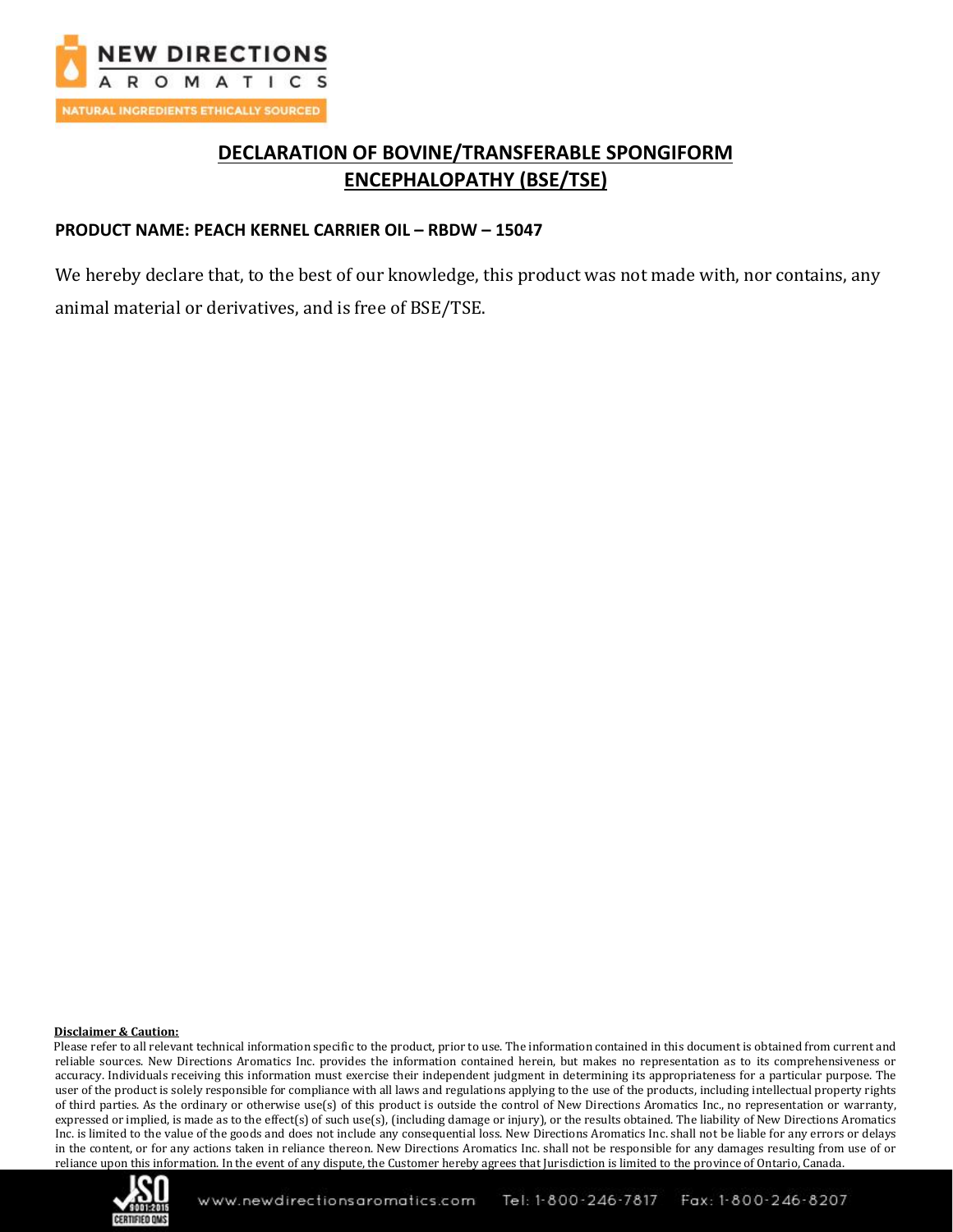

# **CRUELTY-FREE STATEMENT**

## **PRODUCT NAME: PEACH KERNEL CARRIER OIL – RBDW – 15047**

We hereby declare that, to the best of our knowledge, this product has not been tested on animals.

#### **Disclaimer & Caution:**

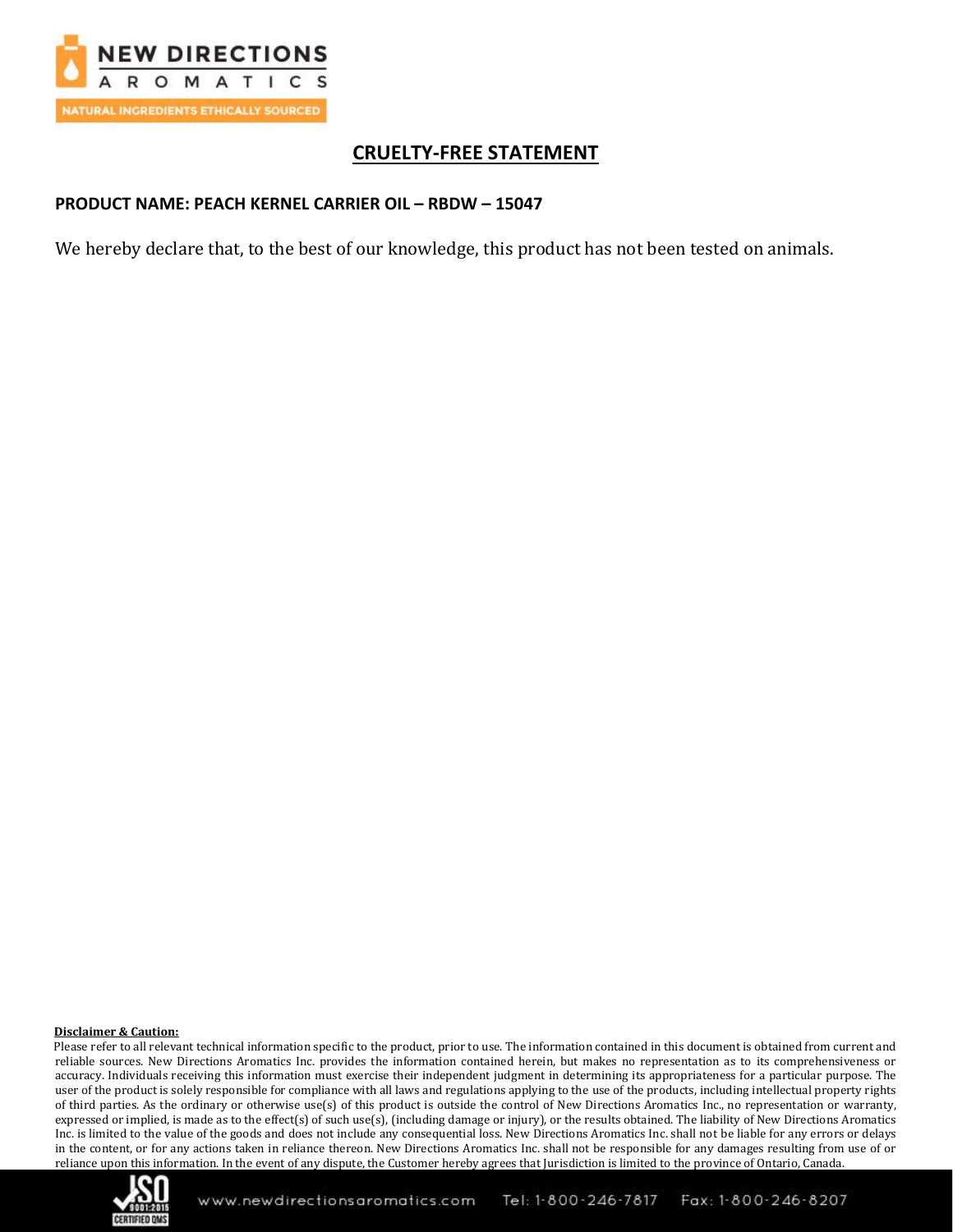

# **KOSHER STATEMENT**

## **PRODUCT NAME: PEACH KERNEL CARRIER OIL – RBDW – 15047**

We hereby confirm that this product has been certified to Kosher standards.

#### **Disclaimer & Caution:**

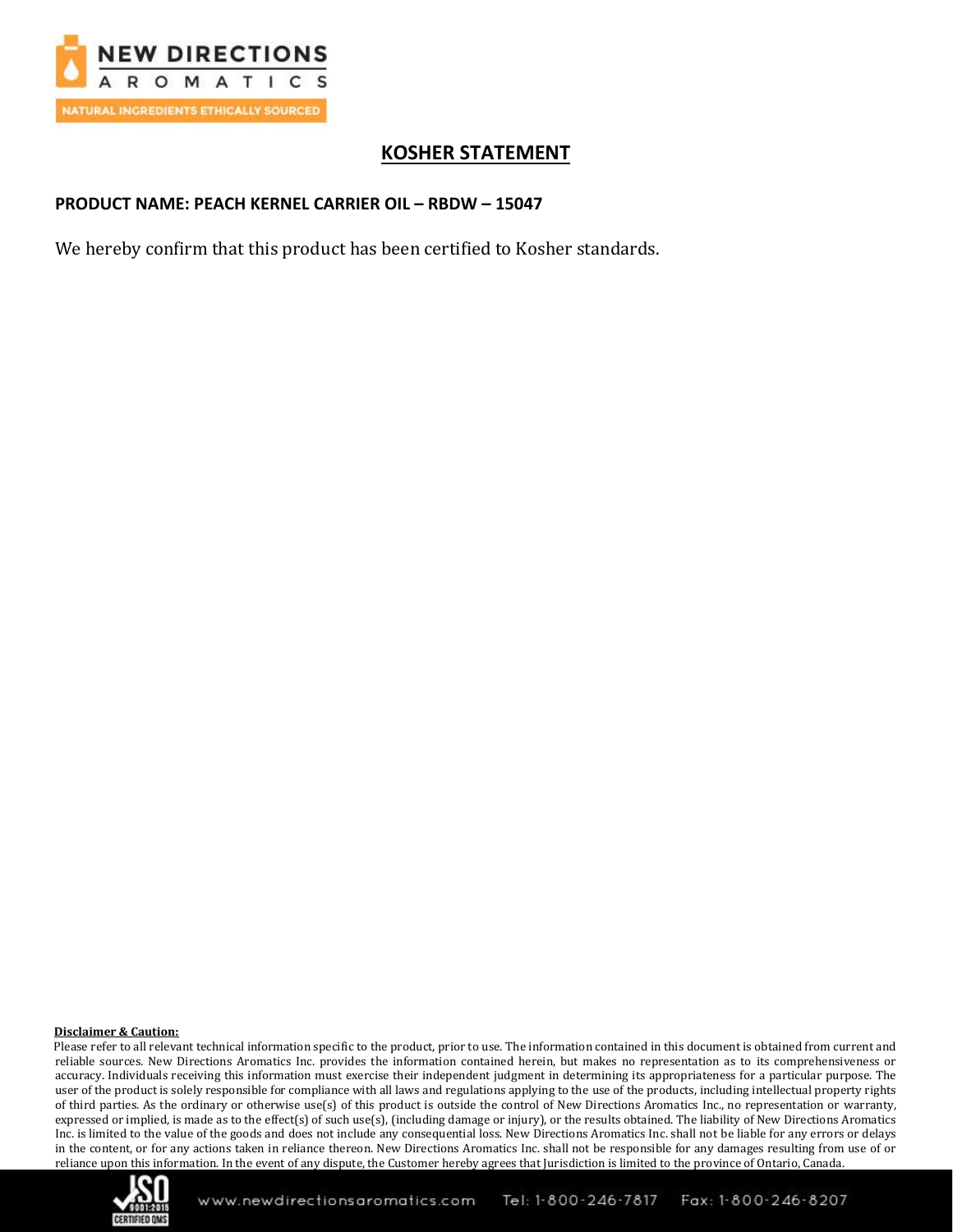

# **VEGAN STATEMENT**

### **PRODUCT NAME: PEACH KERNEL CARRIER OIL – RBDW – 15047**

We hereby confirm that this product has been certified to Vegan standards.

#### **Disclaimer & Caution:**